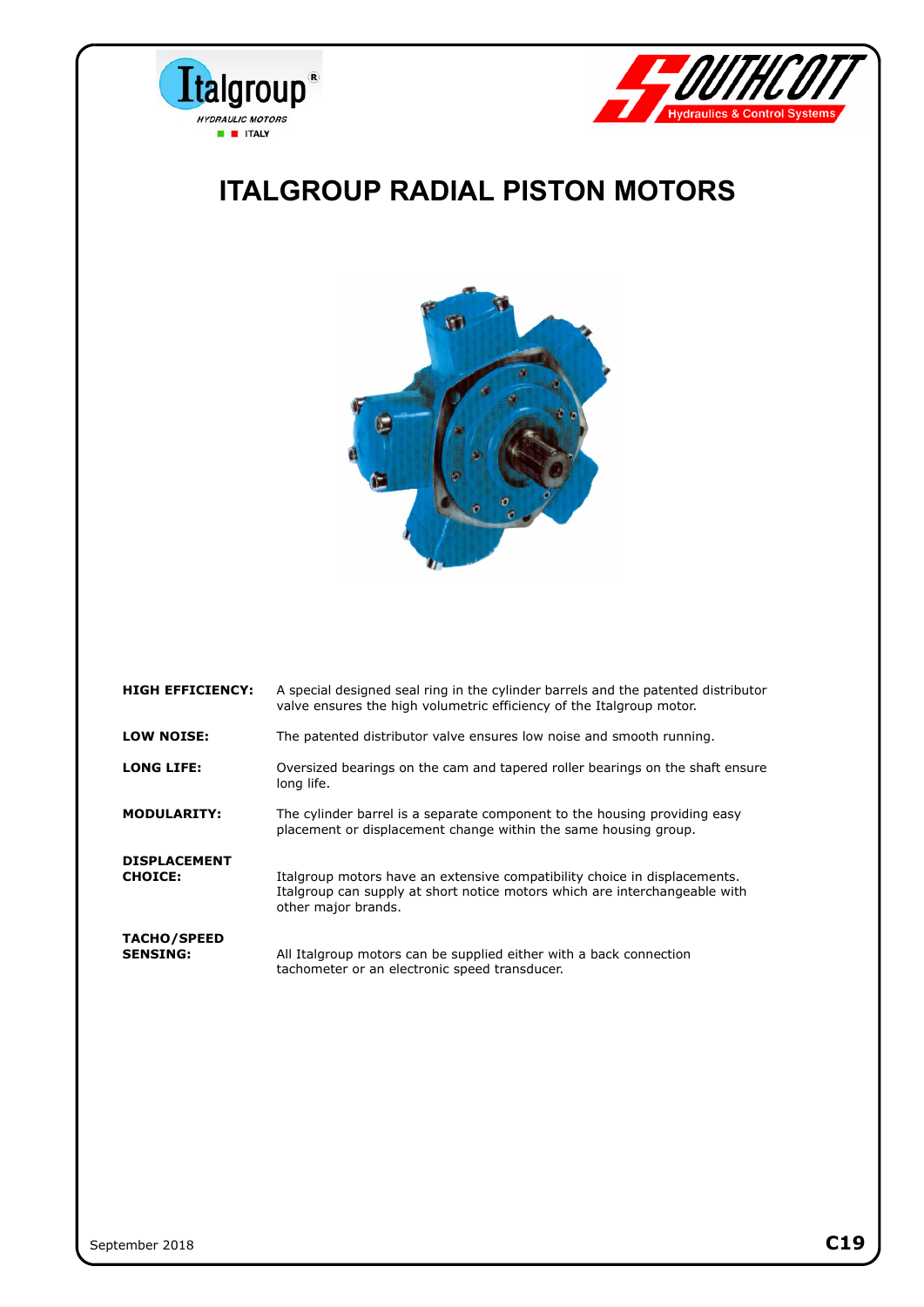

## DIMENSIONAL DATA

| <b>HOUSING</b> | <b>PORTS</b>         | <b>DIMENSION</b> |     |       |     | <b>SHAFT</b>       |                      |  |
|----------------|----------------------|------------------|-----|-------|-----|--------------------|----------------------|--|
|                |                      | A                | в   | с     | D   | <b>SPLINE 'AO'</b> | <b>PARALLEL 'A2'</b> |  |
| H1             | 1"BSPP               | 201              | 59  | 172   | 305 | 6 TOOTH X 32MM     | 32MM X 10MM KEY      |  |
| H <sub>2</sub> | 1"BSPP               | 218              | 79  | 190   | 341 | 8 TOOTH X 38MM     | 38MM X 10MM KEY      |  |
| H3             | 1"BSPP               | 242              | 90  | 230   | 386 | 8 TOOTH X 42MM     | 42MM X 12MM KEY      |  |
| H4             | 1"BSPP               | 256              | 104 | 256   | 452 | 8 TOOTH X 50MM     | 50MM X 14MM KEY      |  |
| H <sub>5</sub> | 1"CODE 61 FLANGE     | 322              | 148 | 301.6 | 545 | 8 TOOTH X 72MM     | 60MM X 18MM KEY      |  |
| H6             | 1.1/2"CODE 62 FLANGE | 379              | 156 | 381   | 667 | 10 TOOTH X 92MM    | 85MM X 24MM KEY      |  |
| H7             | 1.1/2"CODE 62 FLANGE | 399              | 138 | 457.1 | 750 | 20 TOOTH           | 85MM X 24MM KEY      |  |

#### **Important Information**

- 1. It is necessary to fill the motor case with hydraulic fluid through the case drain port prior to start-up.
- 2. The case must be connected to the tank.
- 3. Maximum case pressure is 6 BAR.
- 4. For applications at continuous high speed it is recommended to flush the motor case.
- 5. A filter of 10 microns is required.
- 6. Maximum operating temperature should not exceed 70°C

**ITALGROUP MOTORS are also available with mounting and shaft details which Interface with: Calzoni, Staffa, SAI & Bignozzi**